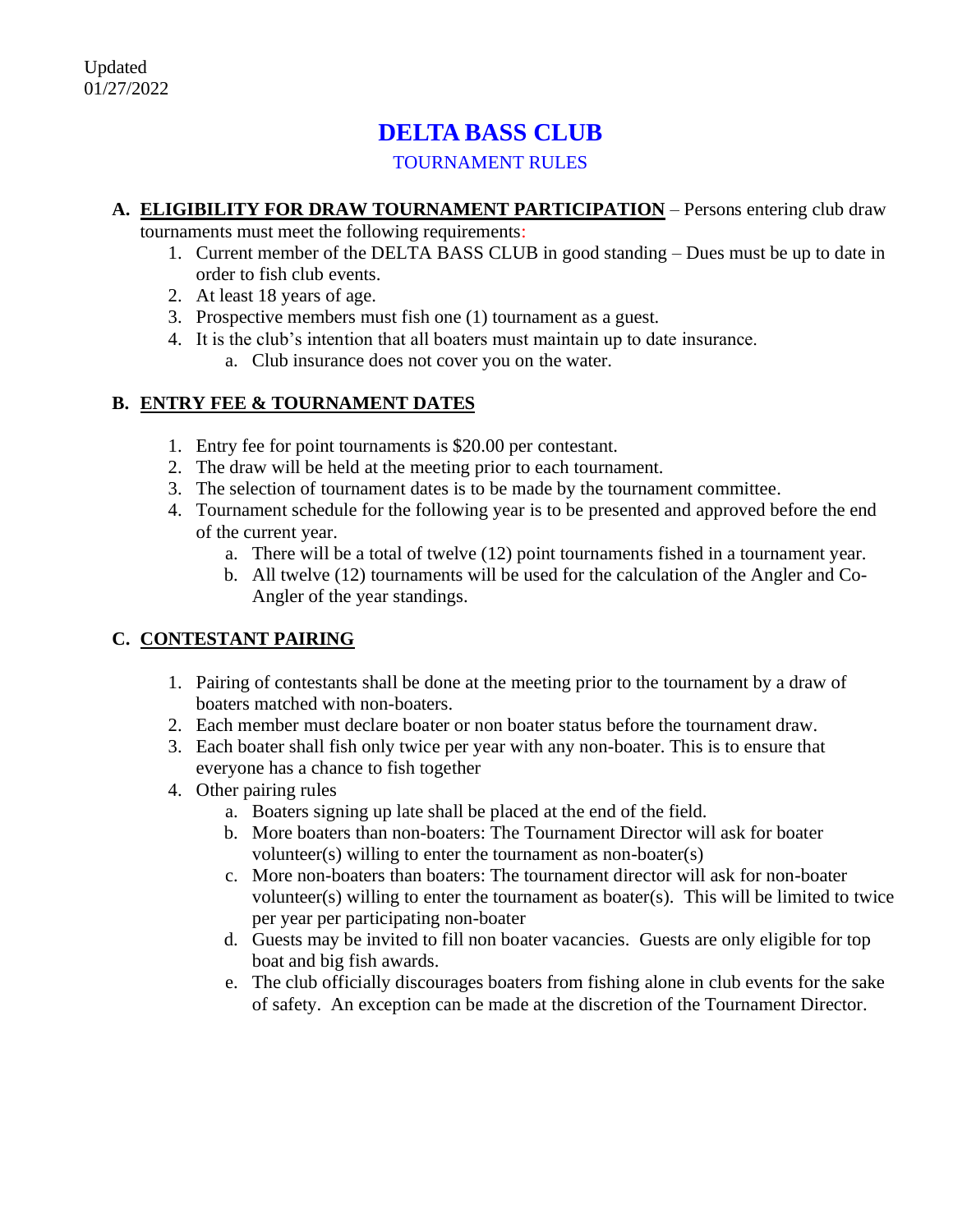#### 01/27/2022 **D. TOURNAMENT FISHING HOURS & STARTING PROCEDURES**

- 1. Starting and weigh-in times shall be determined by the Tournament Director and announced at the draw and before blast off.
- 2. The Tournament Director shall give the official time prior to blast-off.
- 3. The Tournament Director shall determine the method and time of blast off except:
	- a. The order of blast off shall be determined by the order in which boats are drawn at the meeting.
	- b. The prime consideration in determining the method and time of blast off shall be the safety of all contestants.
- 4. In the event a member or members arrive at the tournament site after blast off, it will be necessary for the late arrivals to contact the Tournament Director prior to fishing.
- 5. The last boat drawn will conduct the blast off, at the direction of the Tournament Director.

# **E. WEIGH-IN**

Updated

- 1. The first boat (2 contestants) at blast-off shall be responsible for assisting with weigh-in. This is not an option; it is the responsibility of participating contestants.
- 2. One contestant shall act as check-in person at the dock, noting that all contestant boats are present at the designated weigh-in time.
- 3. When weigh-in begins, this person shall call for contestants to remove their fish from live wells and proceed to the weigh-in site, **two boats at a time**, one pair taking their fish to weigh and the next pair getting ready. The other contestant shall assist the Tournament Director with the actual weighing, and communicate with the person on the dock to send the next pair of contestants to the weigh site.
- 4. No contestant in any point tournament shall allow any fish caught by him/her to be included in the tournament weight of any other contestant. Contestants involved in this infraction shall be disqualified and dismissed from the DELTA BASS CLUB.
- 5. All boats must be within the designated weigh-in location at the announced weigh-in time and report to the check-in person at the dock.
- 6. At the declared weigh in time, there is a five minute grace period for people who have not yet checked in at the dock, and a one (1) pound penalty is applied.
- 7. Any contestant(s) arriving more than five (5) minutes late for the weigh-in, or not reporting to the check-in person, is/are disqualified. It is the responsibility of both contestants to be at the weigh-in prior to the designated time.
	- a. Late arrival due to safety circumstances can be permitted by the Tournament Director.
- 8. Culling of fish must be done outside the designated off limits area. Culling dead fish is illegal.
- 9. Any contestant bringing more than the designated tournament limit to weigh-in will have their catch culled to the correct limit starting with the largest fish in the catch. In addition, a one pound penalty will be imposed for each fish over the limit.
- 10. No more than five (5) lbs of fish shall be placed in one weigh-in bag and carried to the weigh station.
- 11. No more than 3 contestants shall be at the weigh-in station at one time in order to minimize stress to the fish.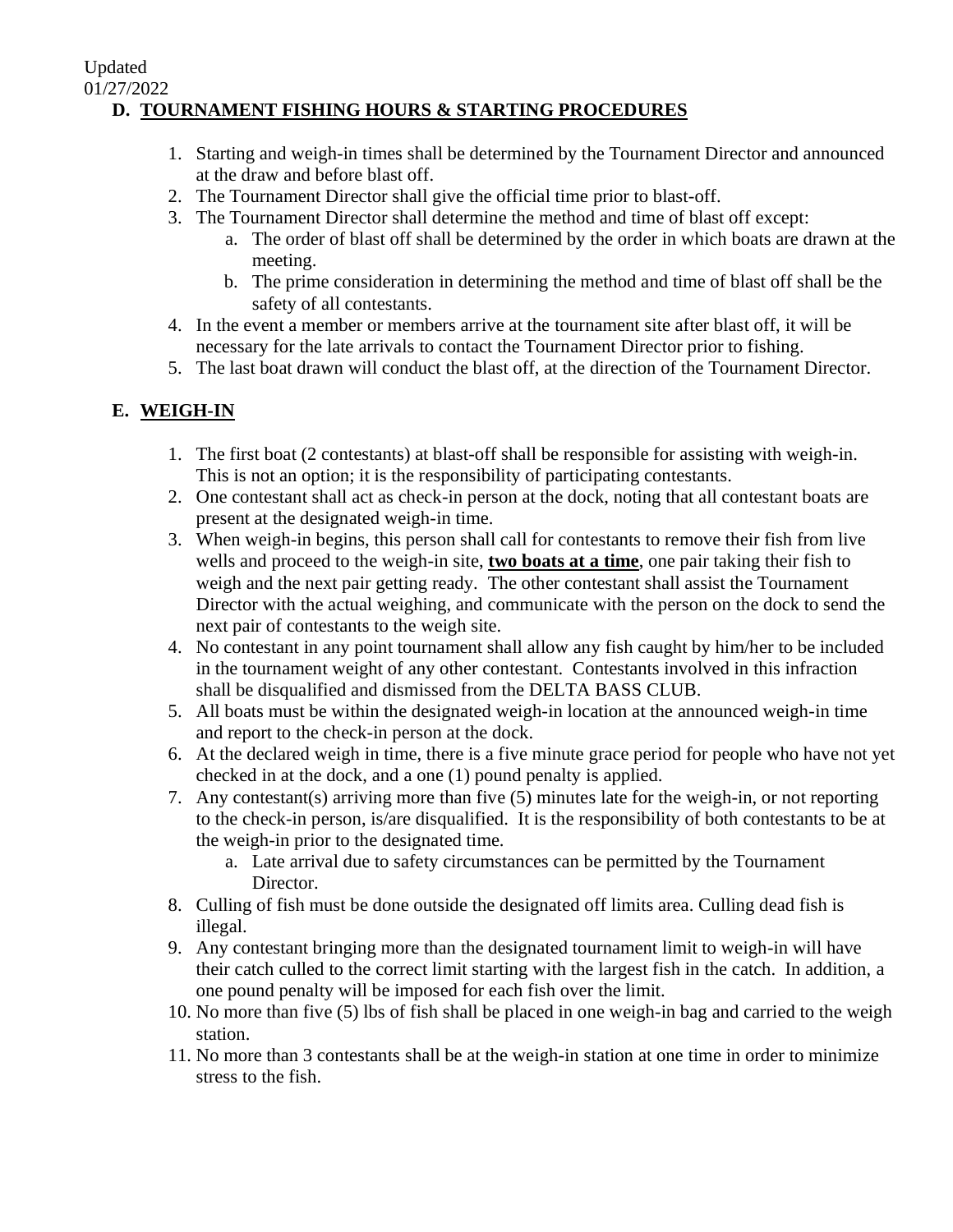12. In event of a boat breakdown or boater's decision not to come to the weigh-in, another member may transport disabled member(s) and their fish to the weigh site. It is the responsibility of the boater who is unable to return to acquire transportation for his non boater and for non boater's fish. Anglers who do not accomplish return of non boater to weigh in site will return money paid to boater by non boater, and in addition will compensate non boater for his entry fee.

#### **F. "OUT-OF-BOUNDS" AREA**

- 1. The "out-of-bounds" area(s) shall be designated and announced by the Tournament Director at the preceding club meeting and at the tournament blast-off.
- 2. All fishing shall be done from the boat. "You must have one foot in the boat at all times".

#### **G. SAFETY**

- 1. Safe boating conduct shall be observed at all times.
- 2. Each contestant is required to wear a fastened life jacket any time the the main propulsion engine is running.
- 3. It shall be up to each contestant to provide his/her own life jacket.
- 4. Each boater is required to be attached to a functioning engine kill switch device any time the main propulsion engine is running.
- 5. Consumption of alcohol prior to weigh in is strictly prohibited
- 6. All boats must comply with complete U.S. Coast Guard rules.

#### **H. BOATS AND MOTORS**

- 1. Each boat shall have the following equipment to be allowed to fish in the tournaments:
	- a. Main propulsion engine capable of safely transporting boat occupants to/from tournament activity
	- b. Hull length of not less than 17 feet.
	- c. Live well with aerator sufficient to maintain fish in a live condition. Built-in live wells are not necessary. Boater may use ice chest or other container with aerator.
	- d. Ignition kill switch.

#### **I. BOAT OPERATION**

- 1. It will be left to the discretion of the boat owner as to whether the non-boater shall be permitted to operate the boat or any of its equipment.
- 2. The non-boater will reimburse the boat owner \$40.00 per fishing day.

#### **J. SPORTSMANSHIP**

- 1. Sportsmanship, courtesy, safety, and conservation are expected of each member.
- 2. Operating the boat in any manner to handicap the other person in the boat is strictly forbidden.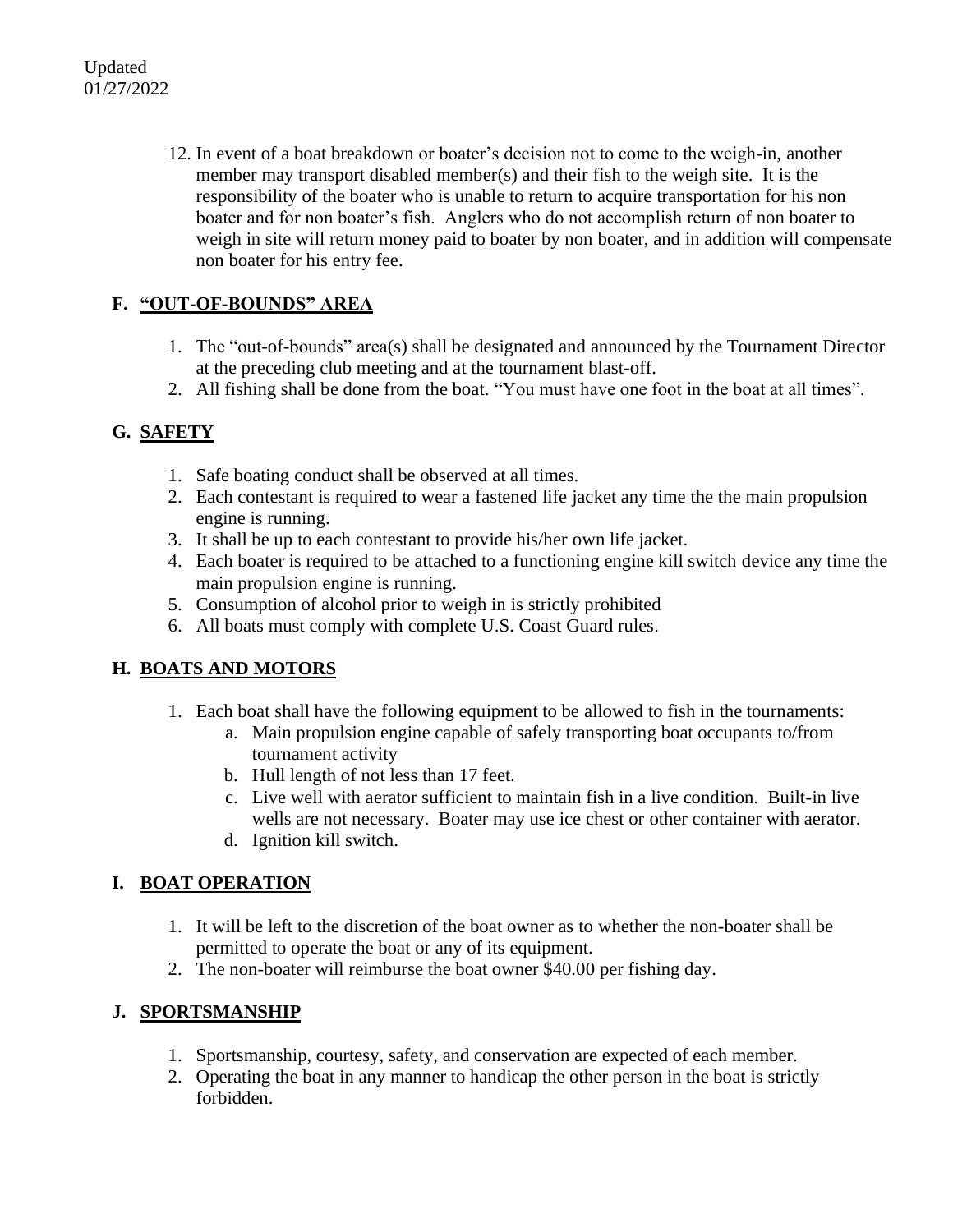### **K. TACKLE, EQUIPMENT**

- 1. Only artificial lures shall be used. No live or prepared bait with the exception of pork rind type baits will be permitted.
- 2. All rods must be 8' or less.

# **L. SCORING**

- 1. Tournament winners will be determined by total weight accumulated during the tournament.
	- a. A total of five (5) fish may be weighed in by each contestant. At no time shall any contestant have more than his legal limit (5) in his possession, except when culling b. Culling is to be accomplished immediately upon catching the sixth fish.
- 2. Legal tournament fish shall be: largemouth (black) bass, spotted bass, and smallmouth bass.
- 3. Minimum length of any fish shall be 12 1/2 inches. The fish shall be measured with the
- mouth open, on a "flat" fish measuring board. The tournament committee shall have an official board for measurement of any questionable fish. All fish less than 12 1/2 inches weighed in will not be counted.
- 4. A ½ lb. deduction and loss of weight will be assessed for each short fish.
- 5. Dead fish penalty is four (4) oz for one (1) dead fish, eight (8) oz for two (2) dead fish, one (1) lb for three (3) dead fish, two (2) lb for four (4) dead fish, and four (4) lb for five (5) dead fish.
- 6. In cases of ties on total weight, the tie will be settled by the largest fish in each contestant's catch.
- 7. In the case of a tie on the weight of big fish, money will be divided equally.
- 8. Delta Bass Club points are as follows: 1 point per fish; 1 point per pound, rounded up; 5 points for fishing; 10 points for 1st Place, 9 for second and so on for the top ten. Attending a meeting is 2 points. If no fish are caught no points are awarded for placing.

# **M. ANGLER/CO-ANGLER OF THE YEAR**

- 1. Angler of the Year is determined based on all points accumulated during the tournament year.
	- a. This award is applicable to boaters and non boaters.
- 2. Co-angler of the Year is determined based on all points accumulated during the tournament year.
	- a. This award is applicable to non boaters only.
- 3. In the event of a points tie for either award, first place shall be shared by the two tied contestants and trophies will be given to both.
- 4. Co-Angler may retain his non boater status and will receive appropriate non boater points if he is requested by the Tournament Director to participate as a boater due to shortage of boaters in the draw. A non boater is limited to two such appearances per tournament year.

# **N. TOC & NCCC**